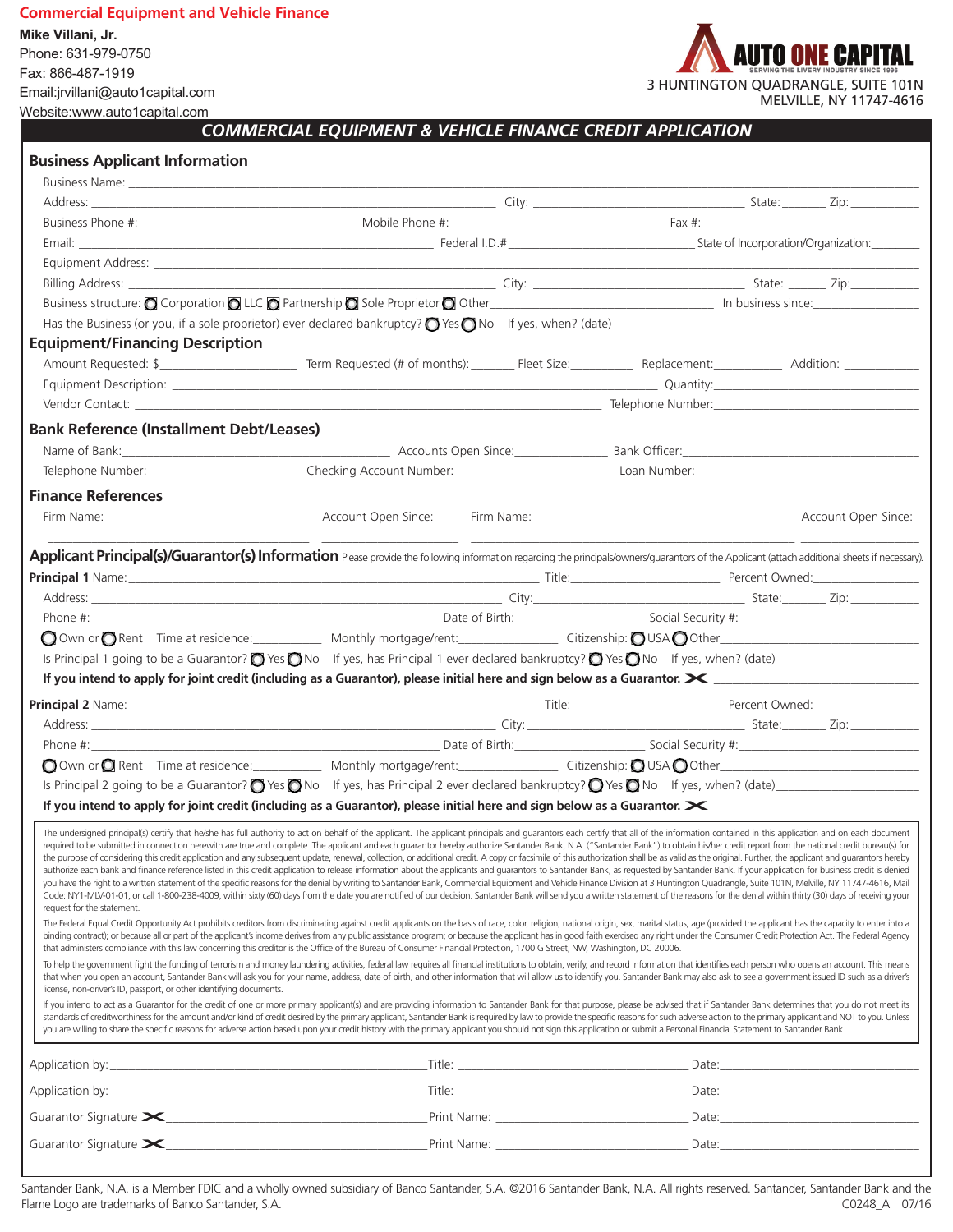

# Legal Entity Beneficial Owner(s) Certification

### What is this form?

Person(s) opening an account on behalf of a legal entity (business) needs to provide specific information as required by the Bank Secrecy Act.

This regulation requires Santander to collect this information to help fight financial crime, because legal entities may be used to disguise involvement in money laundering, terrorist financing, tax evasion, fraud, and other financial crimes.

### What information is required?

This form collects three key pieces of information:

- 1. Information on any legal entity (business) that owns this business.
- 2. The people who have ownership of the legal entity (business).
- 3. One individual who has significant responsibility for managing the legal entity (business).

If you feel your business is exempt from providing this information, such as a company listed on the New York or NASDAQ stock exchange, please ask to review the exemption certification form.

### **Name and Address of Business**

| Name             |       |     | Tax Identification Number |  |
|------------------|-------|-----|---------------------------|--|
| Physical Address |       |     |                           |  |
| City             | State | ZIP | Country                   |  |

### **Is your business owned or part of another legal entity?**

The following information must be provided for each business entity or trust that, directly or indirectly, through any contract, arrangement, understanding, relationship, or otherwise owns an equity interest of the legal entity listed above.

No other legal entity (business) own an equity interest.

| Name | Country of Formation | Percentage of Ownership |
|------|----------------------|-------------------------|
|      |                      |                         |
|      |                      |                         |
|      |                      |                         |
|      |                      |                         |
|      |                      |                         |
|      |                      |                         |
|      |                      |                         |
|      |                      |                         |
|      |                      |                         |
|      |                      |                         |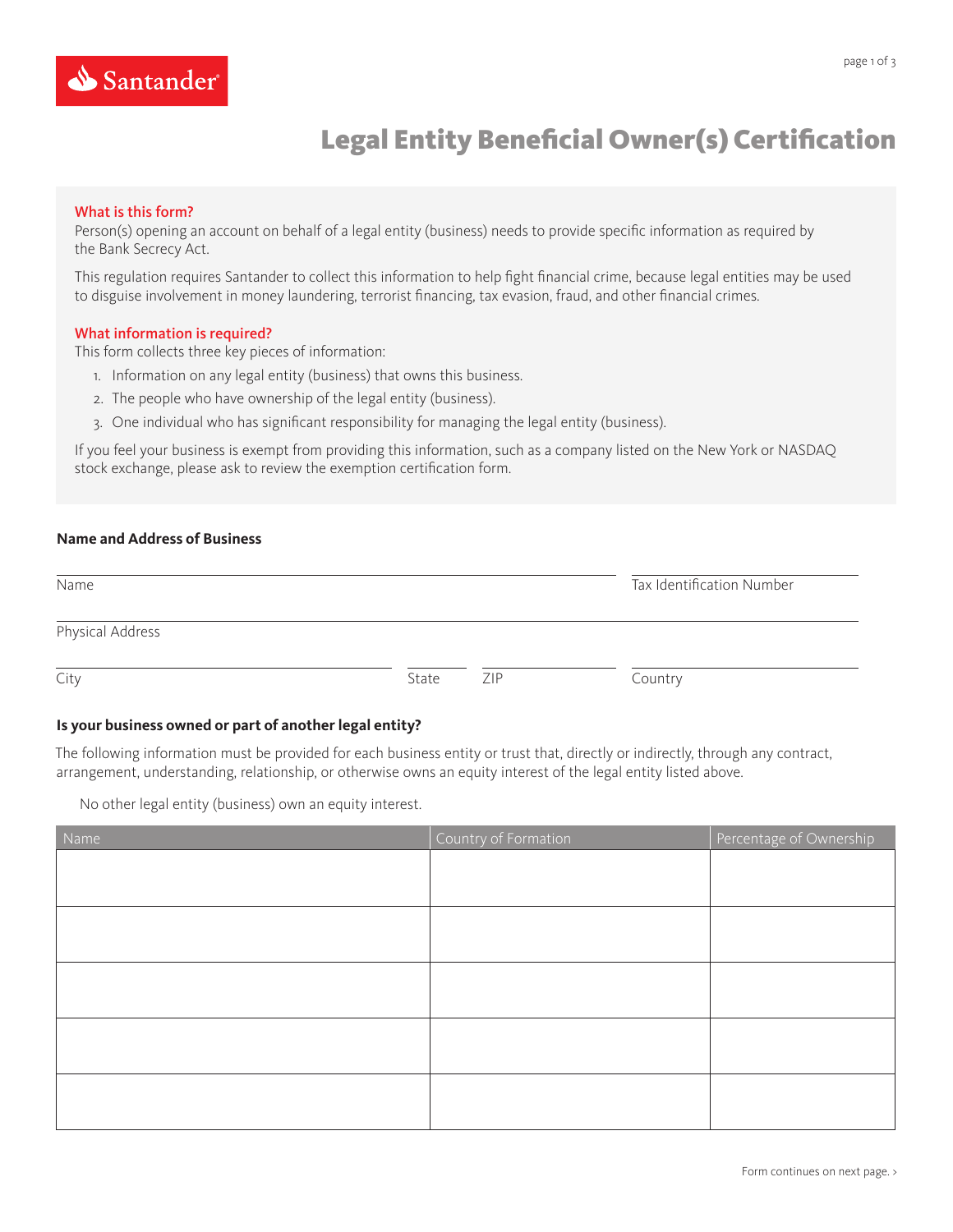# Legal Entity Beneficial Owner(s) Certification

### **Who are the individuals who have an equity ownership?**

The following information must be provided for **each** individual (if any) who, directly or indirectly, through any contract, arrangement, understanding, relationship, or otherwise, owns an equity interest of the legal business entity listed above:

No individuals meet the above definition. For example, no single person has a high enough % of ownership in the company.

| Name:                                                                                                                          | Date of Birth: |  |  |  |
|--------------------------------------------------------------------------------------------------------------------------------|----------------|--|--|--|
| Physical Address:                                                                                                              |                |  |  |  |
| Percentage of Ownership:                                                                                                       |                |  |  |  |
| For US Persons - Social Security Number:                                                                                       |                |  |  |  |
| For Non-US Persons - Passport Number and country of issuance or alien identification card number:<br>- Country of Citizenship: |                |  |  |  |
| Name:                                                                                                                          | Date of Birth: |  |  |  |
| Physical Address:                                                                                                              |                |  |  |  |
| Percentage of Ownership:                                                                                                       |                |  |  |  |
| For US Persons - Social Security Number:                                                                                       |                |  |  |  |
| For Non-US Persons - Passport Number and country of issuance or alien identification card number:<br>- Country of Citizenship: |                |  |  |  |
| Name:                                                                                                                          | Date of Birth: |  |  |  |
| Physical Address:                                                                                                              |                |  |  |  |
| Percentage of Ownership:                                                                                                       |                |  |  |  |
| For US Persons - Social Security Number:                                                                                       |                |  |  |  |
| For Non-US Persons - Passport Number and country of issuance or alien identification card number:<br>- Country of Citizenship: |                |  |  |  |
| Name:                                                                                                                          | Date of Birth: |  |  |  |
| Physical Address:                                                                                                              |                |  |  |  |
| Percentage of Ownership:                                                                                                       |                |  |  |  |
| For US Persons - Social Security Number:                                                                                       |                |  |  |  |
| For Non-US Persons - Passport Number and country of issuance or alien identification card number:<br>- Country of Citizenship: |                |  |  |  |
| Name:                                                                                                                          | Date of Birth: |  |  |  |
| Physical Address:                                                                                                              |                |  |  |  |
| Percentage of Ownership:                                                                                                       |                |  |  |  |
| For US Persons - Social Security Number:                                                                                       |                |  |  |  |
| For Non-US Persons - Passport Number and country of issuance or alien identification card number:<br>- Country of Citizenship: |                |  |  |  |

Form continues on next page. >